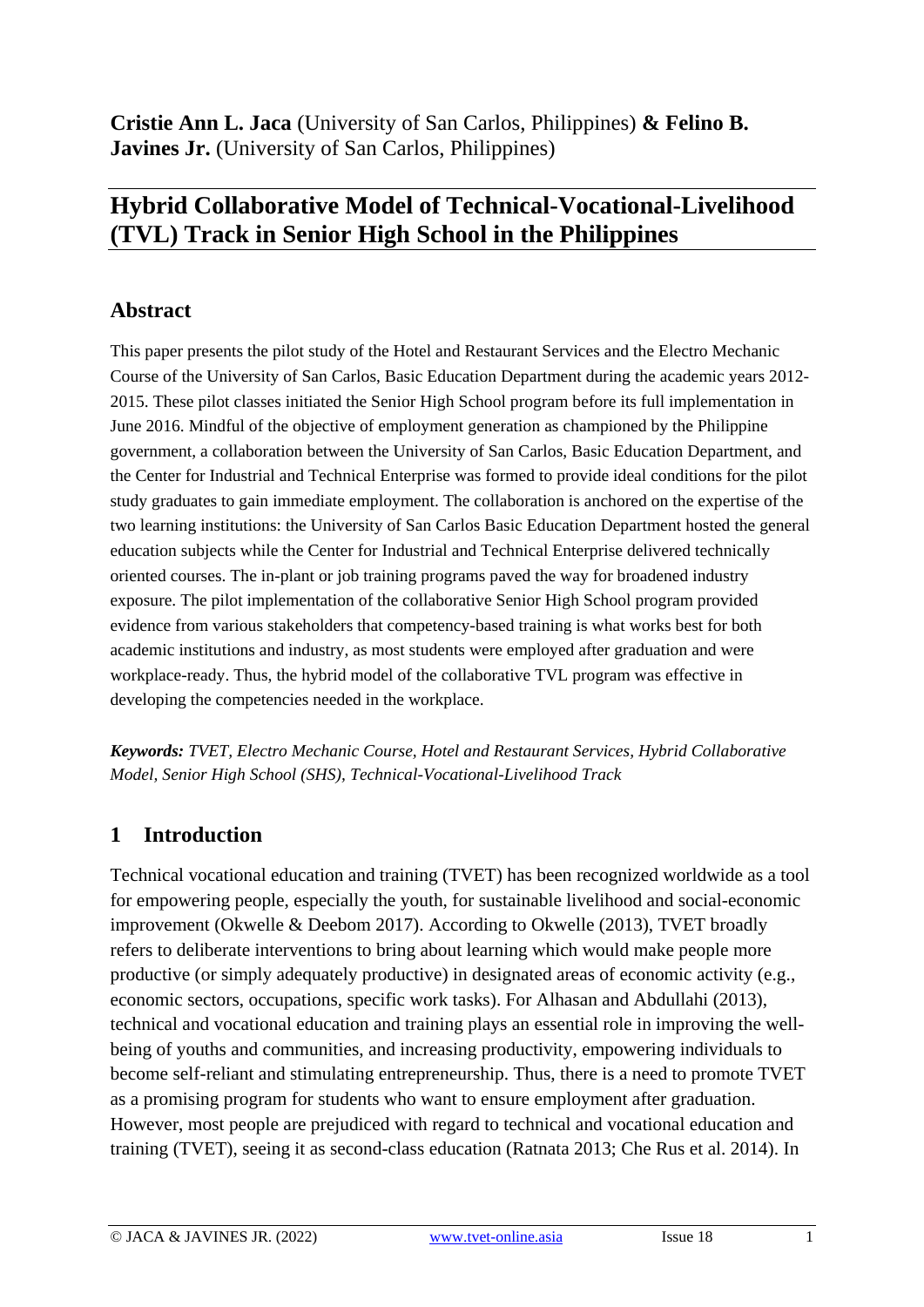reality, competency or skills training is an assurance of employability. According to the National Statistics Office, results from the January 2016 Labor Force Survey reflect an estimated 94.2 % employment rate.

The Philippine educational system encompasses both formal and non-formal education. Due to family tradition and cultural considerations, formal education is preferred to a non-formal system because society is degree-conscious. While there are attractive career opportunities for degree holders, technical education graduates have more employability prospects. The ultimate goal of going to school is to gain employment. However, getting a degree is not the only means to get employed, considering the structure of the labor market. The high demand for manual services suggests that technical and vocational education and training can address its needs. Despite the attractive employability rate of technical and vocational education, there is still a need to put more weight on providing evidence and marketing the program effectively. During the UNESCO General Conference in 2015, United Nations (UN) explained that technical and vocational education and training (TVET) comprises education, training, and skills development relating to a wide range of occupational fields; production, services, and livelihood (UNESCO 2015). TVET, as part of lifelong learning, can take place at secondary, post-secondary, and tertiary levels. It includes work-based education, continuing training, and professional development, which may lead to qualifications. Dual VET is in demand worldwide, and double forms of vocational training are becoming increasingly common in many countries (Angles & Lindemann 2019).

Technical-Vocational-Livelihood (TVL) is one of the Senior High School program tracks under the K to 12 Enhanced Basic Education program. Compared to the academic track, the TVL track is the most challenging due to the availability of resources and linkages; and was thus given less attention compared to the academic track. Since the creation of the Philippines' formal education system, cultural conditioning among parents for their children has always leaned towards the academic pathway. Filipino parents always plan for their children's college education. The thought of encouraging students to pursue a technicalvocational course has always been a remote option. However, some perspectives have changed through time as the Enhanced Basic Education Act of 2013 came into the picture. The implementation of the Senior High School program has paved the way for the inclusion of technical and vocational education as one of the four (4) tracks offered from Grade 11 to Grade 12. Specifically, the Technical-Vocational-Livelihood (TVL) track has gained traction as the shift from content-based to outcome-based learning has becomes a tagline in most, if not all, schools in the country. The TVL track provides students with subjects focused on jobready skills. It offers practical knowledge and exposure for students to earn National Certificates (NCs) to help them land their desired job after they graduate from Senior High School (SHS). Not many have expressed interest in pursuing a technology-vocationallivelihood track in Senior High School. This is partly because little has been written and advertised about the benefits and potential opportunities this program offers.

Thus, this study contributes to baseline data on the employment index and its implications for skills development training. Limited local literature on the competitiveness and employability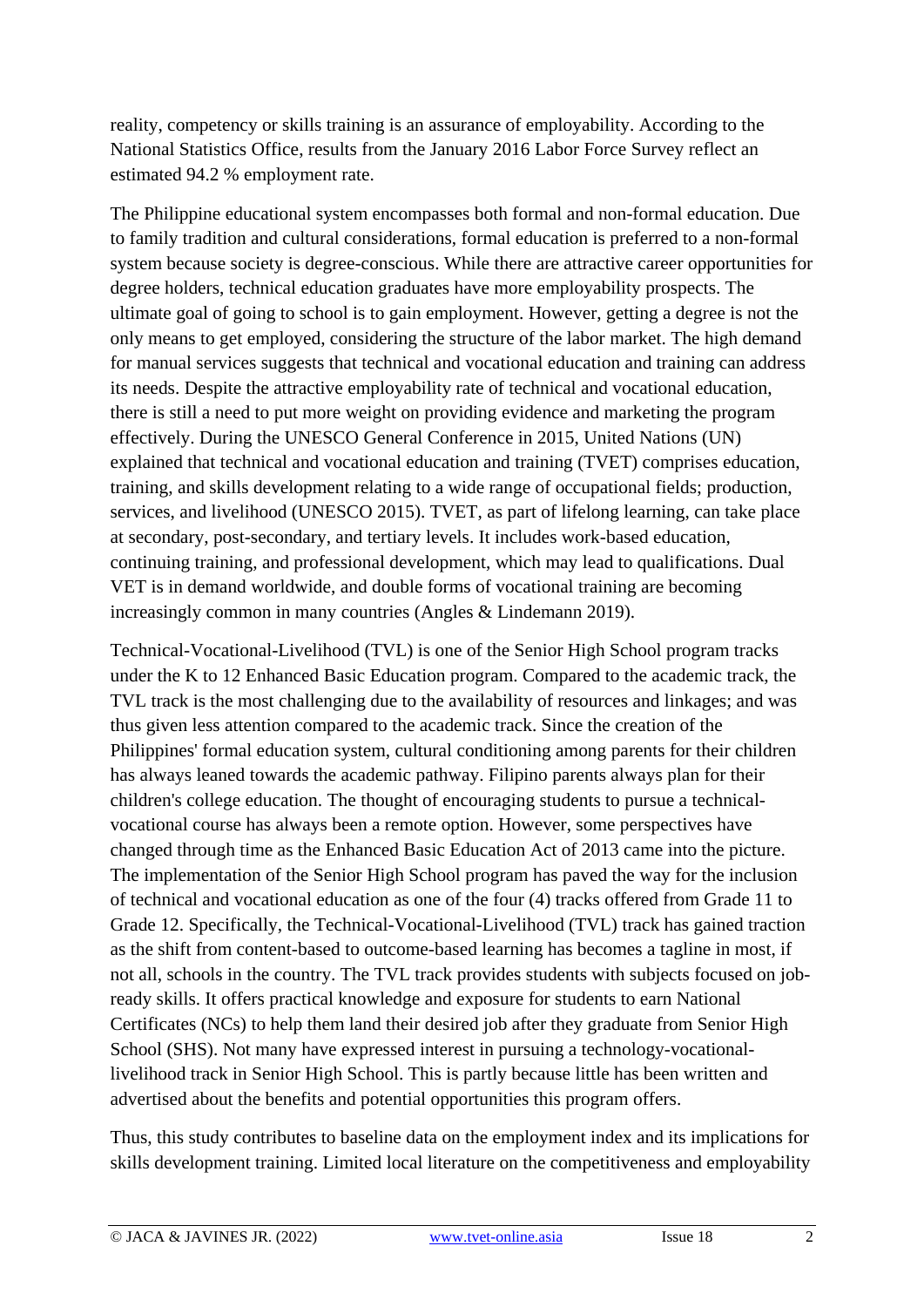of technical and vocational education graduates is one reason why so few are pursuing the technological-vocational-livelihood track in Senior High School as their priority. Caballero & Cabahug (2015) recommended in their study that a thorough assessment of the functionalities of facilities and equipment needed for each sub-strand of the TVL Home Economics strand should be provided by stakeholders before implementation. This program will ensure the readiness of the school to offer such a strand by the academic year 2016.

#### **1.1 Purpose of the Study**

The purpose of this study is to present the result of the pilot study of the Electro Mechanic program of the University of San Carlos, Basic Education Department during the Academic Years 2012-2015. This was the SHS pilot class that initiated the Senior High School (SHS) Technological-Vocational Livelihood track under the K+12 program before it started its full implementation in the academic year in June 2016.

#### Statement of the Problem:

This study aims to present the pilot study implementation of the hybrid model of the collaborative Technical Vocational Livelihood (TVL) program in a private school in Cebu City, Philippines.

Specifically, it aims to answer the following questions:

- 1. What is the Senior High School (SHS) track offered?
- 2. How many students are enrolled in each track, and how many completed it?
- 3. Where do these students go after graduating from SHS?
- 4. What is the effect of the hybrid model of the collaborative TVL program?

#### **1.2 Technical and Vocational Education in the Philippines**

The Philippine educational system is classified according to the three specific levels of education handled by different government agencies. The Department of Education (DepEd) runs basic education from Kindergarten until Senior High School (Grade 12). The Technical Education and Skills Development Authority (TESDA) handles post-secondary technical and vocational education and training, while the Commission on Higher Education (CHED) handles higher education.

The government agency mandated to supervise technical education in the Philippines is the Technical Education and Skills Development Authority (TESDA). TESDA uses competency assessment and certification as both the means and the end of competency and skills development. TESDA's vision is to be the leading partner in developing the Filipino workforce with world-class competence and positive work values. In the performance of its mandate and the pursuit of its vision, TESDA supervises more than 4,500 Technical Vocational Institutions consisting of 4,148 private TVET Institutions, 365 Public Schools and Training Centers, 822 enterprises providing leadership and apprenticeship programs, and 126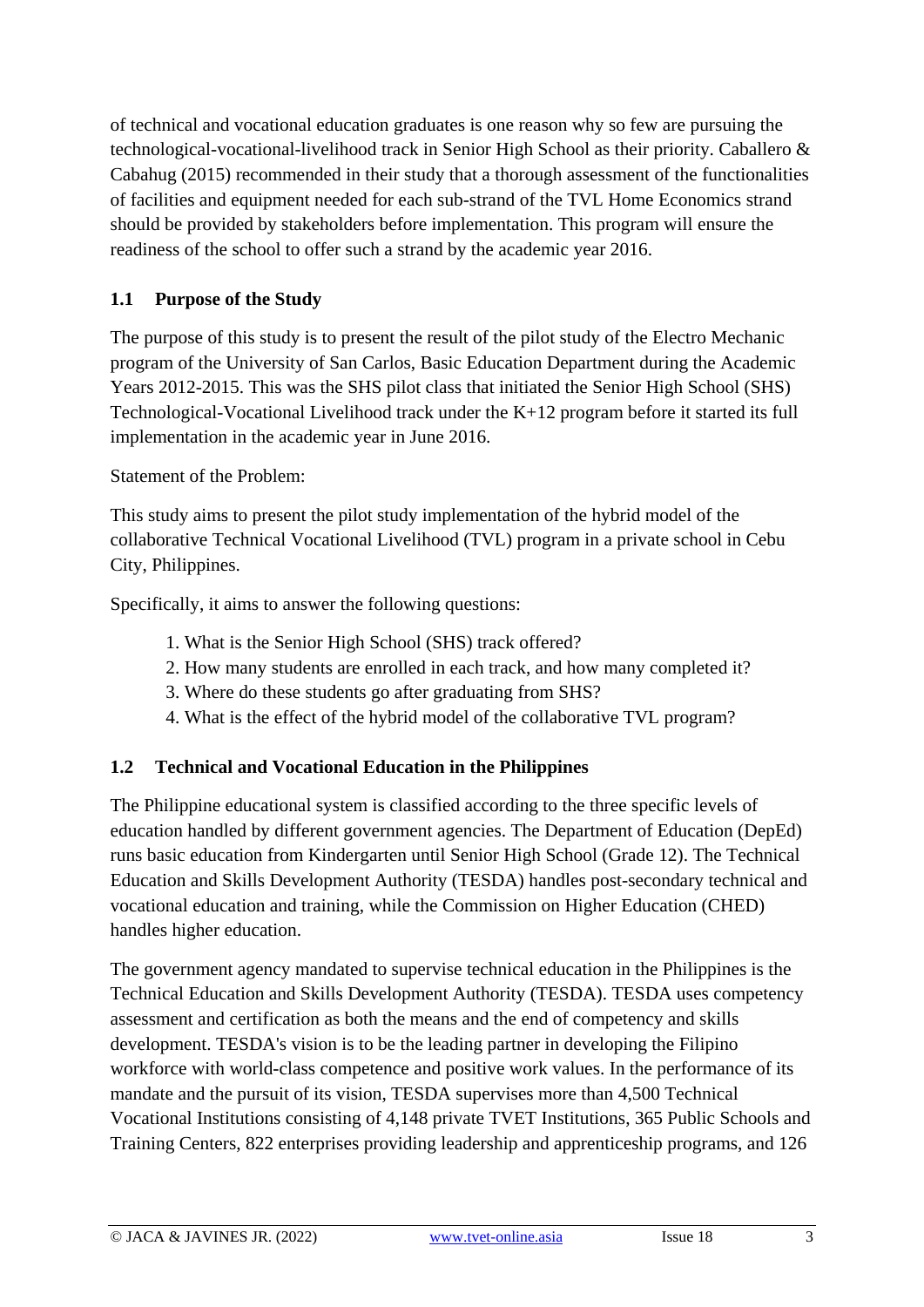TESDA Technology Institutions. The Technical Vocational Institutions employ more than 23,000 Technical Vocational Education and Training (TVET) Trainers covering 215 qualifications (TESDA 2010, 1).

Technical and Vocational Education Training (TVET) in the Philippines is handled by the Technical Education and Skills Development Authority (TESDA). This government agency manages and supervises technical education and skills development (TESD) in the Philippines. It was created under Republic Act 7796, otherwise known as the Technical Education and Skills Development Act of 1994, which integrated the functions of the former National Manpower and Youth Council (NMYC), the Bureau of Technical-Vocational Education of the Department of Education, Culture and Sports (BTVE-DECS), and the Office of Apprenticeship of the Department of Labor and Employment (DOLE) (TESDA n.d. [a]).

Because of the need to provide equitable access and provision of TESD programs to the growing number of TVET clients, TESDA continues to undertake direct training provisions. There are four training modalities: school-based, center-based, enterprised-based, and community-based. These are aligned with TESDA's infrastructure – 57 TESDA administered schools, 60 training centers, enterprise-based training through DTS/apprenticeship, and community-based training in convergence with the LGUs. There are four types of program delivery: School-Based Programs, Center-Based Programs, Community Based Programs, and Enterprise Based Programs. Overall, TESDA formulates workforce and skills plans, sets appropriate skills standards and tests, coordinates and monitors human resources policies and programs, and provides policy directions and guidelines for resource allocation for the TVET institutions in private and public sectors (TESDA n.d. [b]).

In 2014, TESDA reported that technical vocation (tech-VOC) had soared to new heights. The number of graduates increased tremendously and demand for skilled workers brought techvoc graduates to a record peak. During the administration of President Benigno Aquino III from July 2010 up to June 2014, tech-voc graduates reached 6,281,328, according to records of the Technical Education and Skills Development Authority (TESDA). TESDA data further revealed that from January 1986 to June 2014, there were 21,700,308 tech-voc graduates in the country (TESDA n.d. [c]).

# **2 Collaborative Senior High School TechVoc Program**

During the academic year 2012-2013, the Basic Education Department (BED) of the University of San Carlos (USC) piloted the first Senior High School (SHS) program in the region. By the time the first cohort of the Senior High School takers were enrolling in their chosen SHS track and strand, the USC BED had already produced graduates of the pilot hybrid collaborative Technical Vocational Livelihood (TVL) program.

The Basic Education Department of the University of San Carlos pioneered implementing the Senior High School program by offering the Hotel and Restaurant Services (SHS) and the Electro Mechanic Course of the University of San Carlos, Basic Education Department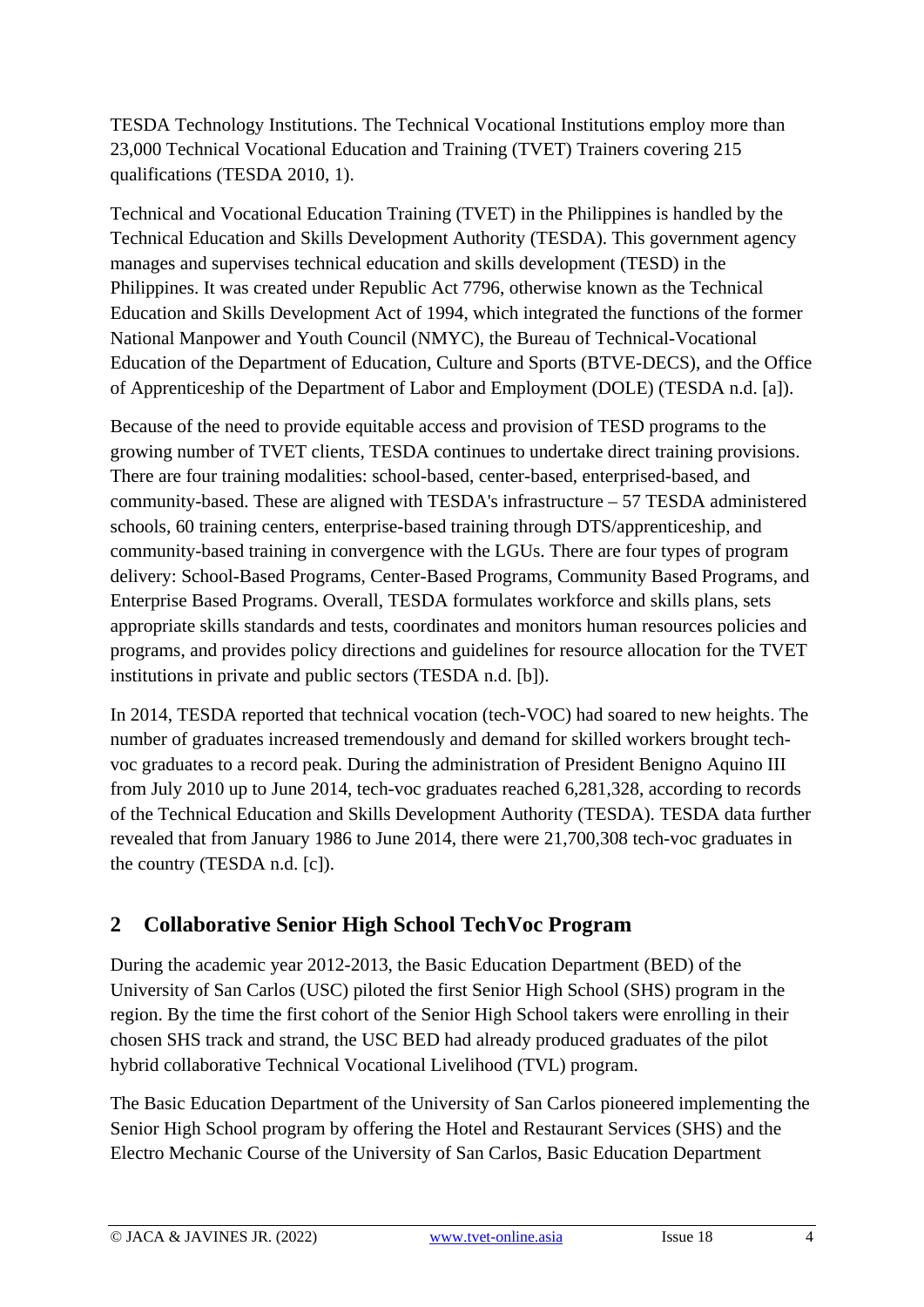during the Academic Years 2012-2015. These classes initiated the senior high school program before its full implementation in June 2016. Mindful of the objective of employment generation as championed by the Philippine government, the collaboration between the University of San Carlos (USC), Basic Education Department (BED), and the Center for Industrial and Technical Enterprise (CITE) was established with the goal of providing immediate employment to the graduates under the pilot study. The collaboration was based on the expertise of the two institutions of learning, wherein the University of San Carlos Basic Education Department hosted the general education subjects. At the same time, the Center for Industrial and Technical Enterprise delivered the technically oriented topics. The inclusion of the students' in-plant or the on-the-job training program paved the way to broadened industry exposure.



Figure 1: The Hybrid Collaborative SHS TVL Program

This model draws its curriculum design from the Outcomes-Based Education (OBE) model framework that highlights competency-based training to produce graduates who can effectively demonstrate their factual knowledge and 21st-century skills in future workstations. In this model, students assume responsibility for learning as they are engaged in industry immersion through On the Job Training (OJT), which is geared towards the development of the necessary work skills.

In order to prepare both the teachers and the students for SHS implementation, USC BED initiated several activities to ensure the proper execution of the program. The three core activities are: the SHS student portfolio used for student assessment as the basis in guiding them on which tracks to choose, the conduct of the SHS Students' Summit, Parents' Summit, and Teachers' Summit to disseminate the SHS policies, curriculum and learning outcomes.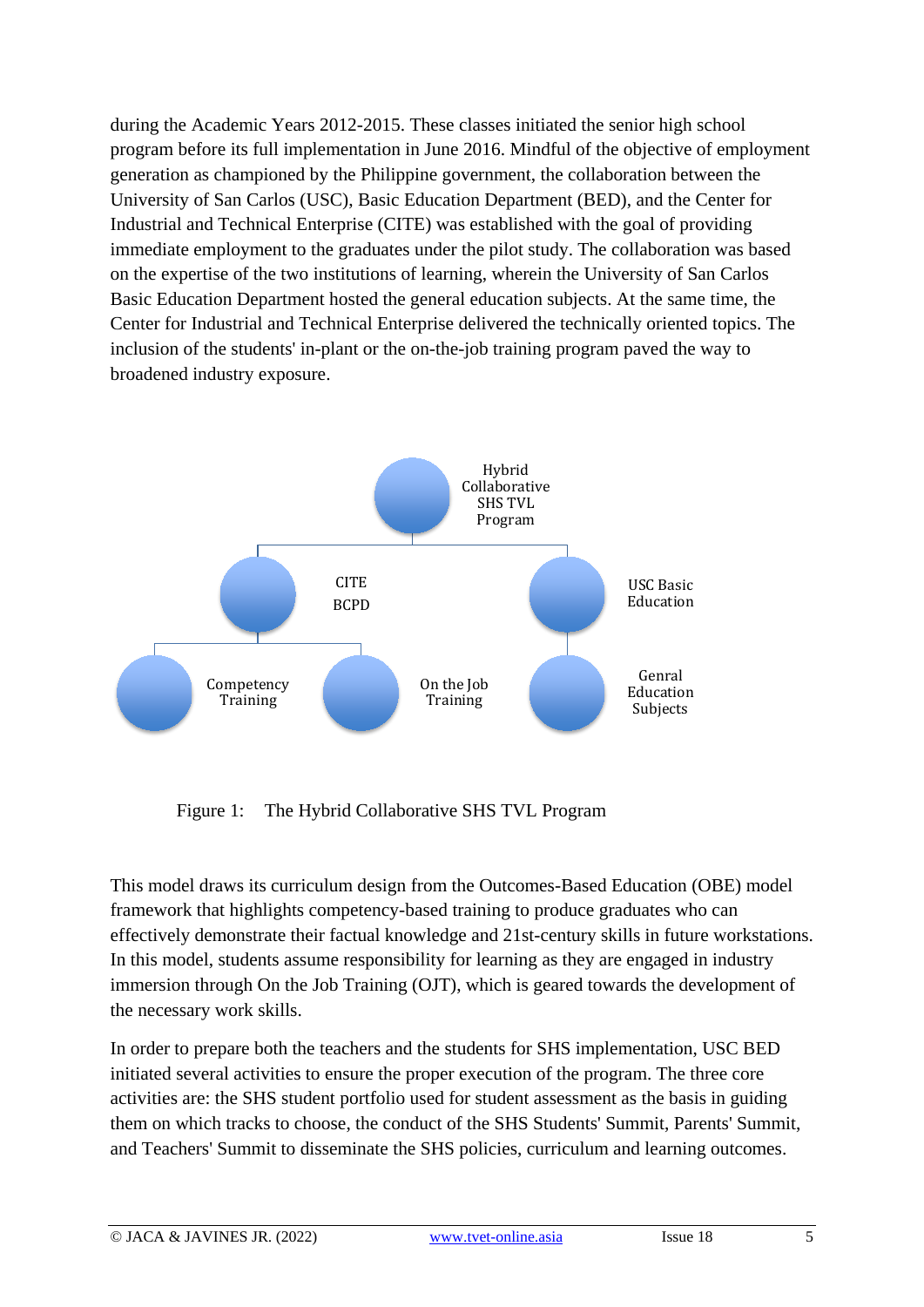#### **2.1 The Hybrid Model of the Collaborative Senior High School TechVoc Program**

In 2011, the Department of Education made the historic shift in implementation from the 10 year basic education curriculum to the Kinder to 12 Program (K-12) phases. The additional two-year Senior High Track aims to prepare graduates for their chosen path with the requisite knowledge and skills - be it higher education, employment, or entrepreneurship. The extra two years of specialist upper secondary education allow students to choose a specialization based on their aptitude, interest, and capability. Compared to the academic track, the Technical-Vocational-Livelihood track is almost always the last choice in most surveys. Ultimately Grade 12 graduates make a choice after graduation: tertiary education, middlelevel skills development, employment, or entrepreneurship. It is in this context that the Hybrid Senior High School TechVoc Program model is anchored. Its collaborative nature has allowed the sharing of expertise that can lead to the intended learning outcomes, thus making the graduates employable.

The hybrid model of the Collaborative Senior High School (SHS) Technological Vocational Livelihood (TVL) Program pioneered the competency-based training of a private academic institution in Cebu City, Philippines, thus initiating the school-industry partnership. The nature of the collaboration highlights the critical contributions of both academia and industry. The collaboration was based on the expertise of the two learning institutions – the University of San Carlos Basic Education Department hosted the General Education subjects and the Center for Industrial and Technical Enterprise delivered technically oriented courses. The inclusion of in-plant or the on-the-job training program paved the way to broadened industry exposure. The school provided general education courses while the industry provided competency training. The curriculum centered on competency development vis-à-vis academic preparation for competent and skilful graduate employability. The collaborative nature of this program and the sharing of expertise and resources among stakeholders became the unique feature of this model, vital to the program's feasibility and effectiveness.

The SHS Collaborative program pioneered the hybrid model of the school-industry partnership. Moreover, the Senior High School (SHS) Students' Summit and Parents' Summit initiated by USC BED became a benchmark for other schools to emulate. As a result, USC BED shared the idea of organizing their summit with the resource speakers' assistance (the writers of this article). These resource speakers were also invited to other schools to facilitate their own SHS summit. Collaboration (communication + collaboration) is at the heart of the SHS program as it enhances stakeholders' awareness of embracing the challenges of educational reform. The program leads to improved quality education in the country through graduate employability.

# **3 Methodology**

The study used the mixed method type of research design, with quantitative and qualitative research procedures to collect and analyze the pilot of the hybrid collaborative Senior High School program. Quantitative data was drawn from respondents' profiles in terms of gender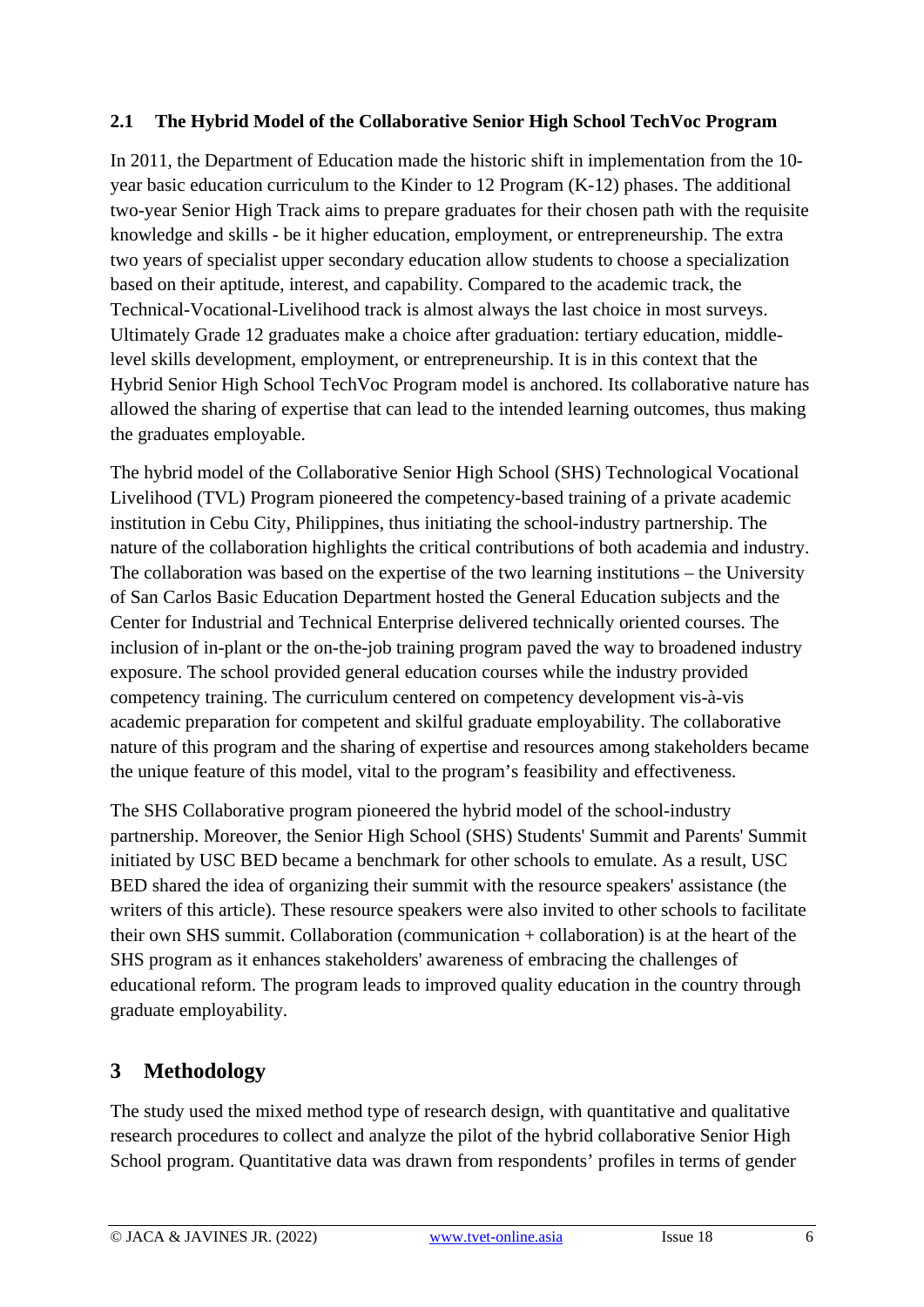and Senior High School (SHS) track, the number of enrollees and graduates were analyzed using descriptive statistics. Qualitative data, was based on semi-structured personal interviews and a survey (questionnaire) supplemented by focus group discussion to elicit students' feedback regarding their SHS TechVoc program. Data was collected from all 33 students enrolled from the two TechVoc Senior High School tracks. It examined the implementation of the pilot study of the Hotel and Restaurant Services and the Electro Mechanic Course of the University of San Carlos, Basic Education Department during the academic years 2012-2015. These were the pilot classes that initiated the Senior High School Program in the country before its full implementation in the academic calendar in June 2016.

The research participants were two groups of the first Senior High batch on the TechVoc track, namely: the Electro Mechanic Course (EMC), handled by the Center for Industrial and Technical Enterprise (CITE), and the Hotel Restaurant and Services (HRS) by the Banilad Center for Professional Development (BCPD). These were the only two groups of the initial Senior High School enrollees on the Technological and Vocational track, as the majority of students are enrolled in the academic track.



Figure 2: Research participants

Legend: Total students enrolled  $= 33$ 

Hotel Restaurant and Services – 18

Electro Mechanic Course – 15

# **4 Results and Discussion**

Two strands of the TechVoc track were offered: Electro Mechanic Course (EMC), at the Center for Industrial and Technical Enterprise (CITE), and the Hotel Restaurant and Services (HRS) by the Banilad Center for Professional Development (BCPD). The former is an allmale school, whilst the latter caters to female students.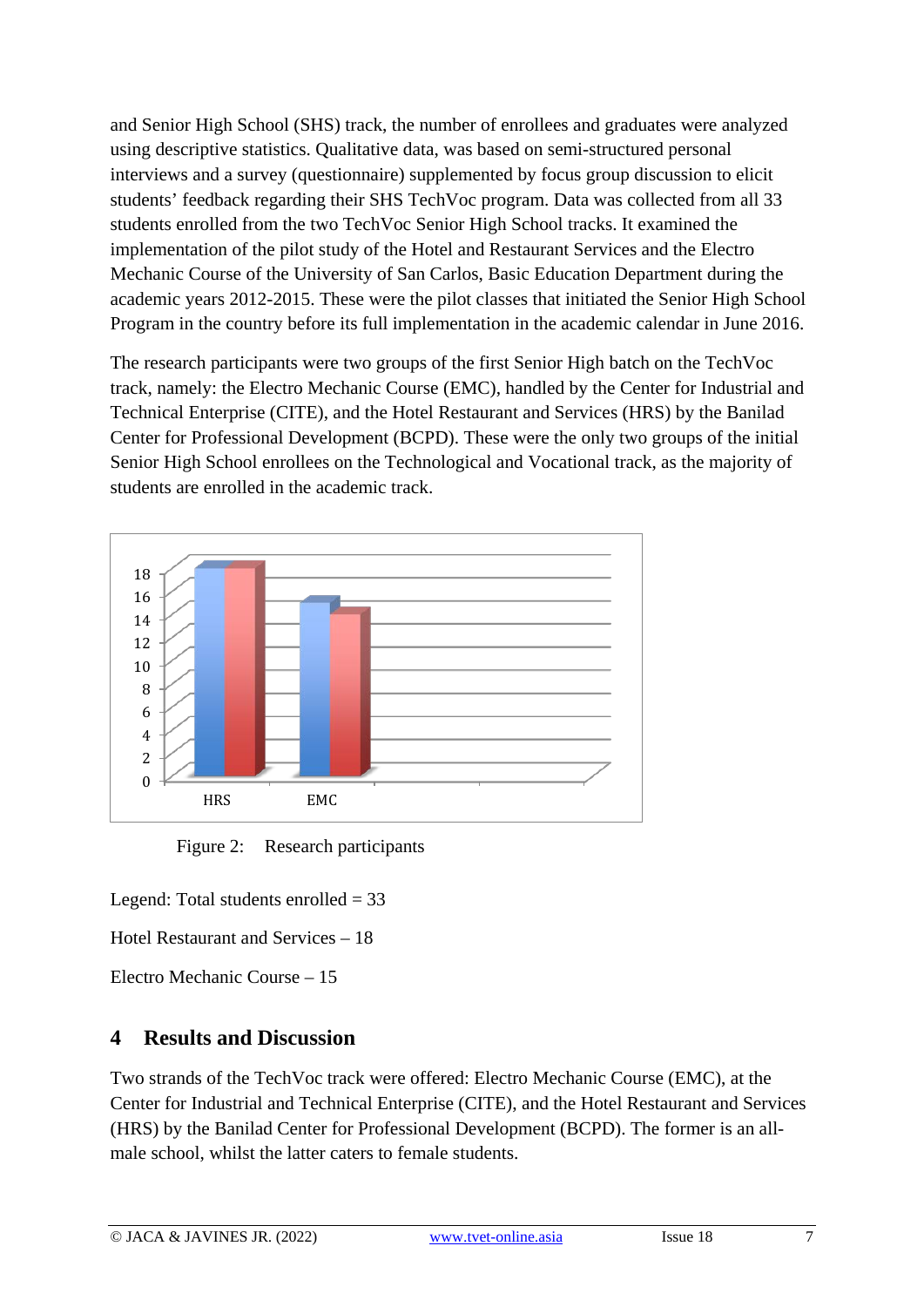#### Table 1: **TVL Strands and Enrollees**

| <b>TVL Program Strands</b>           | <b>Enrolled SHS</b> | <b>Graduated in SHS</b> |
|--------------------------------------|---------------------|-------------------------|
| Electro Mechanic Course              | 15                  | 14                      |
| <b>Hotel Restaurant and Services</b> | 18                  | 18                      |

Table 1 shows the number of students who enrolled in the two TVL programs. There were 15 electro-mechanic students who all graduated, except for one (who withdrew). All of the female students who enrolled in Hotel and Restaurant Services graduated after the TechVoc SHS program. The students who were enrolled in the Electro Mechanic Course (EMC) at the Center for Industrial and Technical Enterprise (CITE), and the Hotel Restaurant and Services (HRS) by the Banilad Center for Professional Development (BCPD) were able to graduate at the expected time.

#### Table 2: **Deployment after Graduation**

| Program      |               | <b>Enrolled</b><br>in SHS | <b>Graduated</b><br>in SHS | <b>Proceeded Employed</b><br>to College | after SHS | $\frac{6}{9}$ |
|--------------|---------------|---------------------------|----------------------------|-----------------------------------------|-----------|---------------|
| Electro      | Mechanic 15   |                           | 14                         | $\mathcal{R}$                           |           | 0.73          |
| Course       |               |                           |                            |                                         |           |               |
| Hotel        | Restaurant 18 |                           | 18                         |                                         | 16        | 0.89          |
| and Services |               |                           |                            |                                         |           |               |

After the two-year pilot implementation of the tech-voc SHS program, all students enrolled in the program, except for one who withdrew. All of these students actually received their respective National Certificates (NC I and NC II) before graduation. As a result, 11 (73%) of the Electro Mechanic students were directly employed after SHS graduation and 16 (89%) from the Hotel Restaurant and Services. All those who graduated have developed technical skills through competency-based training and on-the-job training. After graduation, most of these students were immediately employed by the companies who had provided them with on-the-job training. The workplace-ready students were even offered jobs before they graduated, which implies that their in-plant experience had been crucial in developing competencies needed in the workplace. Their training proved relevant and helpful in securing offers of work after graduation. The program shows that competency-based training through the collaborative SHS model can help to bridge the gap between academic institutions and industry. This is proven in the students who were employed after the graduation. Arayata's article (2017) cites from an ADB study from 2012 when she notes that "it takes about six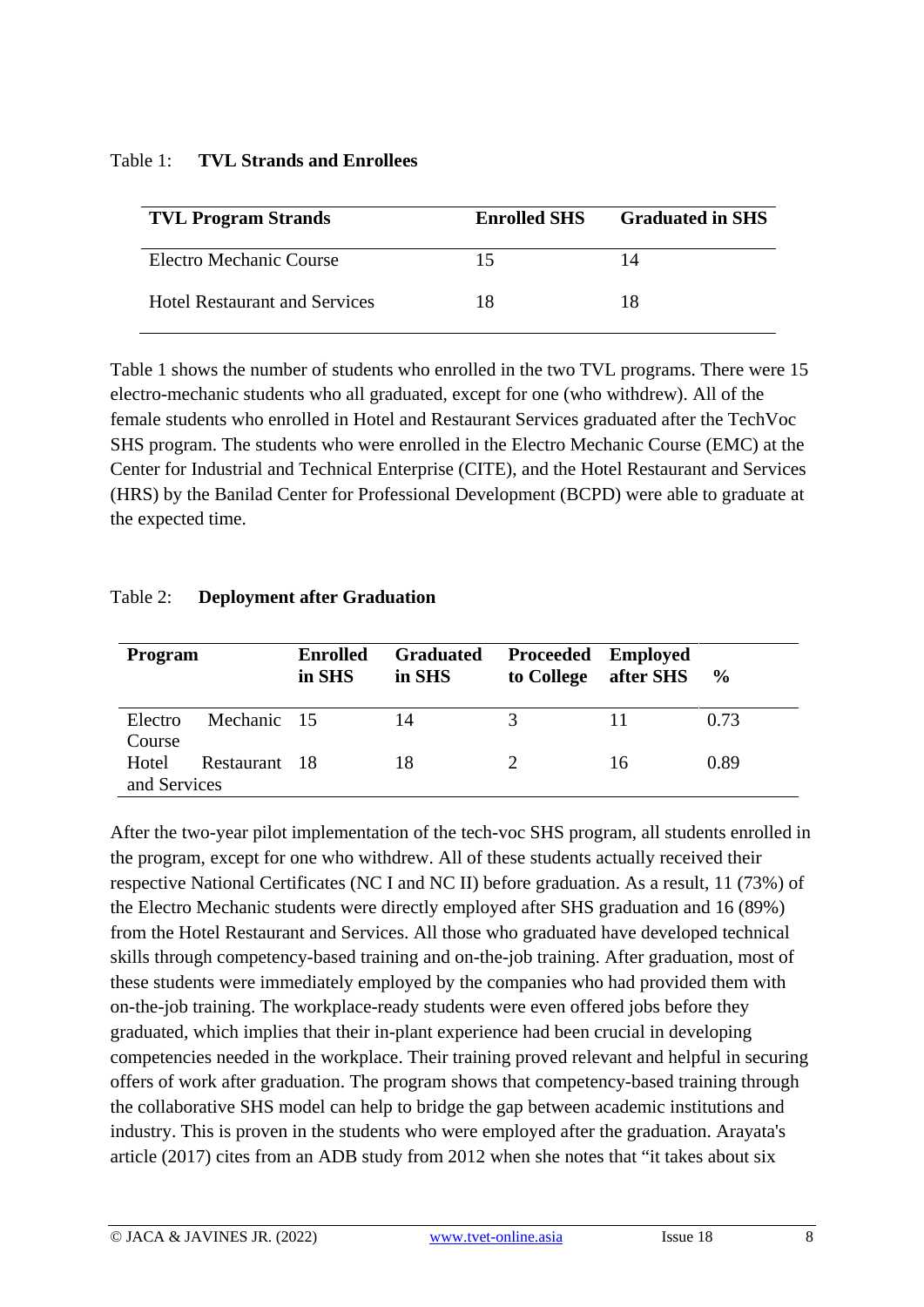months to one year for TVET graduates to land a job, compared to three years for high school graduates to get their first job, and one to two years for college graduates to penetrate the job market". In this study, all the graduates of the tech-voc Senior High School program's hybrid collaborative model were immediately employed, apart from those who proceeded to college. This proves that the hybrid collaborative TVL model has many positive benefits: competency building, work ethics, and graduates' immediate employability (Arayata 2017).

#### **4.1 Effect of the hybrid model of the collaborative TVL program**

The hybrid collaborative Senior High School TVL program proved that the sharing of expertise among schools and industry can create an encouraging effect as all the graduates are employed after graduation. Competency-based training, a blended curriculum and instruction provided students with the skills and competencies required to make them highly employable. The curriculum covered a combination of core subjects required for all SHS strands and specialized hands-on courses that meet the standard competency-based assessment of Technical Educational and Skills Development Authority (TESDA). Students in this strand passed the TESDA assessment for National Certifications (NCs) that increased their employability after graduating from Senior High School. They can also pursue degree courses in college related to their SHS track.

# **5 Conclusion**

The implementation of the collaborative Senior High School program between the University of San Carlos and the Center for Industrial and technological Enterprise has been effective in providing varied stakeholders with the evidence that competency-based training is what works best for both academic institutions and industry. The program's objective is based on the employability of the students who are enrolled in the program. The collaborative Senior High School pilot study adheres to the aim of employment generation as championed by the Philippine government. The collaboration was forged between the University of San Carlos, Basic Education Department, and the Center for Industrial and Technical Enterprise with the aim of providing immediate employment to the graduates under the pilot study. The hybrid model of the collaborative TVL program proved to be effective in developing the competencies needed in the workplace, as the students enrolled in the program were subsequently hired by the companies where they had their on-the-job training. Collaboration (communication + collaboration) is at the heart of the SHS program as it enhances stakeholder awareness to embrace the challenges of educational reform. The program leads to improved quality of education in the country through the graduates' employability.

# **6 Recommendations**

In light of the study's findings, the following recommendations are proposed to achieve a seamless implementation of this competency-based Senior High School program.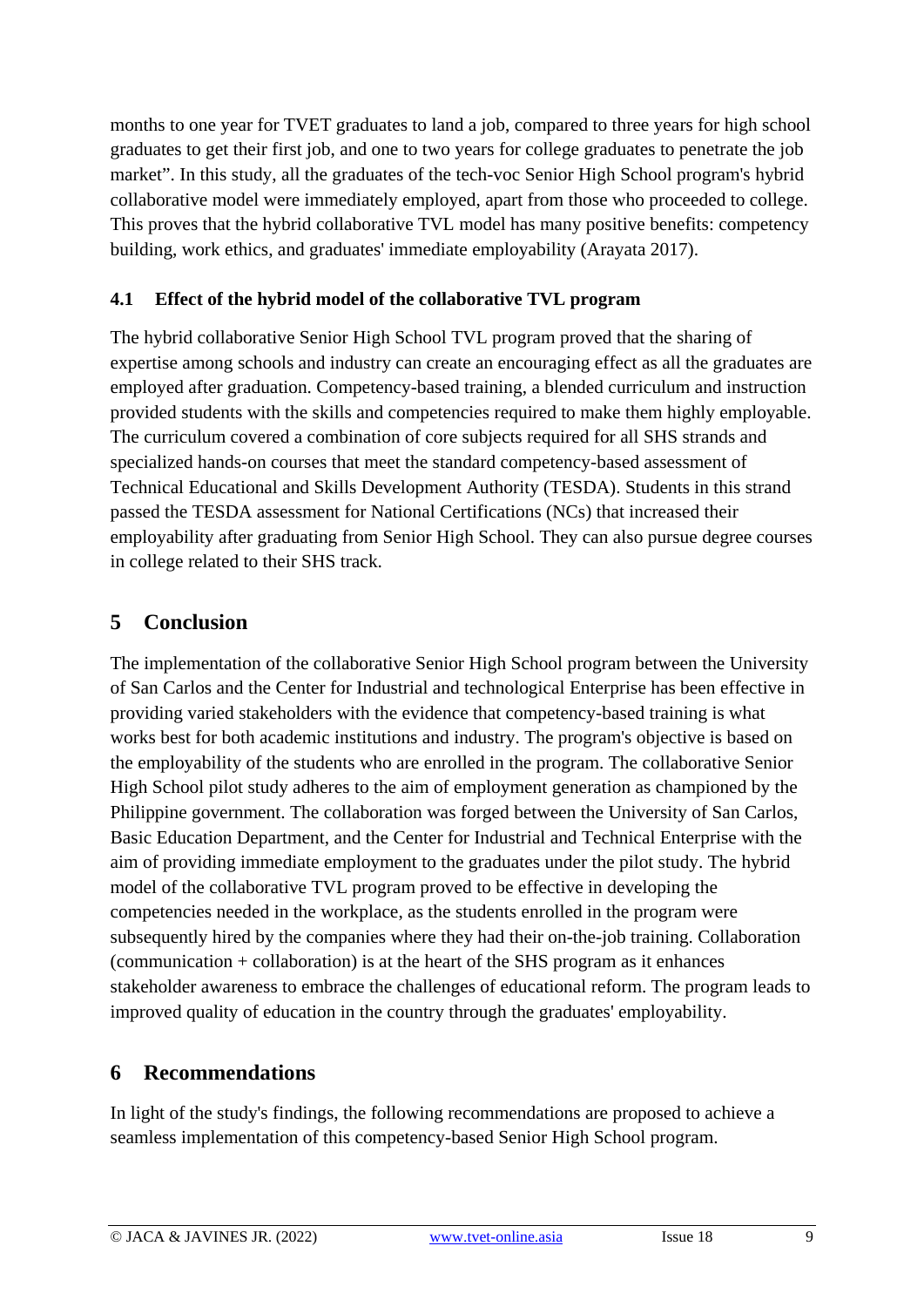- 1. It is recommended that the Hybrid program of the Senior High School be explored by the Department of Education vis-à-vis other private and state-run universities.
- 2. It is suggested that the challenge of "buy-in" in the context of competency-based programs be granted more focus by the government to facilitate a well-balanced perspective of ongoing educational reform in the Philippines.
- 3. It is recommended that the mastery of essential competencies as one of the K-12 program's core objectives be provided with a clear blueprint across all of the different levels of the educational system.
- 4. It is recommended that a bi-annual consultative meeting be arranged for students, teachers, administrators, parents, and industry partners to share best practices and create action plans for more relevant and productive school and industry partnerships.
- 5. For stakeholders, this hybrid collaborative Senior High Program can be redesigned, based on available expertise and resources, and callibrated to make it more useful, effective and relevant.

## **References**

Alhasan, N.U & Abdallahi, T. (2013). Revitalizing technical vocational education and training (TVET) for youth empowerment and sustainable development. In: Journal of Educational and Social Research, 3(4).

Angles, E. & Lindemann, H. J. (2019). The dual model of vocational training in Peru. In: TVET@Asia, issue 13, 1-16. Online: [http://tvet-online.asia/wp](http://tvet-online.asia/wp-content/uploads/2020/03/Lindemann_et_al.pdf)[content/uploads/2020/03/Lindemann\\_et\\_al.pdf](http://tvet-online.asia/wp-content/uploads/2020/03/Lindemann_et_al.pdf) (retrieved 30.06.2019).

Arayata, M. C. (2017). Tech-voc training a good investment: TESDA. In: Philippine News Agency. Online:<https://www.pna.gov.ph/articles/1018449> (retrieved 30.06.2019).

Caballero, F. R. & Cabahug, R. (2015). The K to 12 Senior High School Technical– Vocational Livelihood Track is Not All Ready for Implementation. In: JPAIR Institutional Research, 5(1).

Che Rus, R., Yasin, R. M., & Rasul, M. R. (2014). From zero to hero: Becoming an employable knowledge worker (k-worker) in Malaysia. In: TVET@Asia, issue 3, 1-16. Online: [http://tvet-online.asia/wp-content/uploads/2020/03/che-rus\\_etal\\_tvet3.pdf](http://tvet-online.asia/wp-content/uploads/2020/03/che-rus_etal_tvet3.pdf) (retrieved 30.06.2014).

Okwelle, P. & Deebom, T. M. (2017). Technical Vocational Education and Training as a Tool for Sustainable Empowerment of Youths in Niger Delta, Nigeria. In: International Journal of Innovative Social & Science Education Research, 5(1), 29-38.

Okwelle, P. (2013). Appraisal of the Theoretical Models of Psychomotor Skills and Applications to Technical Vocational Education and Training (TVET) System in Nigeria. In: Journal of Research and Development, 1(6), 25-35.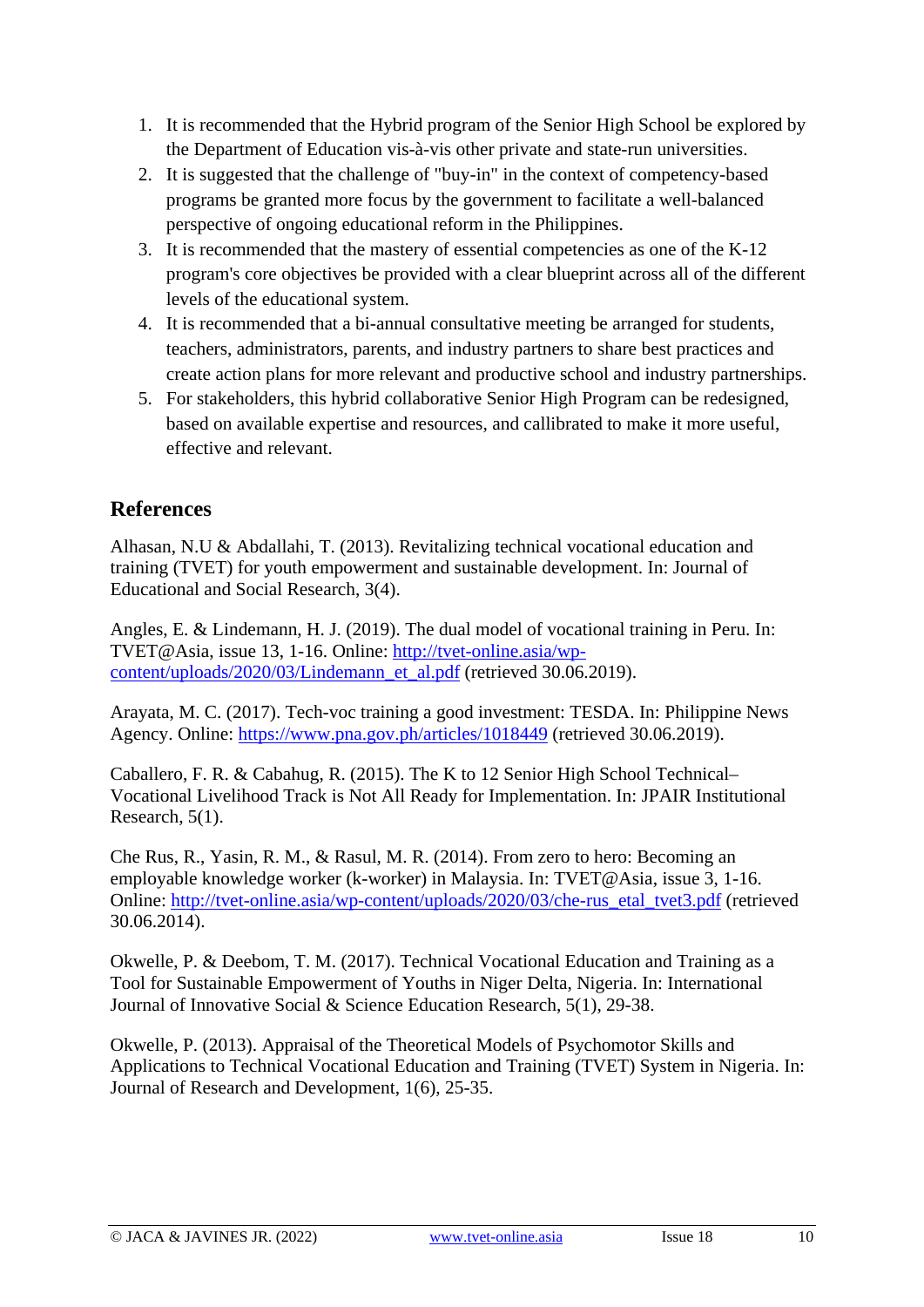Ratnata, I. W. (2013). Enhancing the image and attractiveness of TVET. In: TVET@Asia, issue 1, 1-13. Online [http://tvet-online.asia/wp-content/uploads/2020/03/ratnata\\_tvet1.pdf](http://tvet-online.asia/wp-content/uploads/2020/03/ratnata_tvet1.pdf) (retrieved 30.05.2013).

Technical Education and Skills Development Authority (TESDA). (2010). The Philippine TVET Trainers -Assessors Qualification Framework. Manila: TESDA.

Technical Education and Skills Development Authority (TESDA). (n.d. [a]). Manila: TESDA. Online:<http://www.tesda.gov.ph/About/TESDA/11> (retrieved 10.03.2016).

Technical Education and Skills Development Authority (TESDA). (n.d. [b]). Technical education and skills development. Manila: TESDA. Online: <http://www.tesda.gov.ph/About/TESDA/10> (retrieved 10.03.2016).

Technical Education and Skills Development Authority (TESDA). (n.d. [c]). Online: <http://www.tesda.gov.ph/News/Details/1436> (retrieved 26.08.2012).

UNESCO. (2015). Proposal for the revision of the 2001 Revised Recommendation concerning Technical and Vocational Education. In: General Conference, 38th, 2015. Paris: UNESCO.

# $\text{TVET}\textcolor{red}{\textcolor{red}{\mathscr{A}}\textcolor{red}{sid}}$  The Online Journal for Technical and Vocational Education and Training in Asia

#### CITATION:

Jaca, C. A. & Javines Jr., F. B. (2022). Hybrid Collaborative Model of Technical-Vocational-Livelihood (TVL) Track in Senior High School in the Philippines. In: TVET@Asia, issue 18, 1-12. Online: [http://tvet-online.asia/issue/18/hybrid-collaborative-model-of-technical-vocational](http://tvet-online.asia/issue/18/hybrid-collaborative-model-of-technical-vocational-livelihood-tvl-track-in-senior-high-school-in-the-philippines/)[livelihood-tvl-track-in-senior-high-school-in-the-philippines/](http://tvet-online.asia/issue/18/hybrid-collaborative-model-of-technical-vocational-livelihood-tvl-track-in-senior-high-school-in-the-philippines/) (retrieved 31.07.2021).

This document is published under a Creative Commons Attribution-NonCommercial-NoDerivs3.0 License



# **Authors Profile**